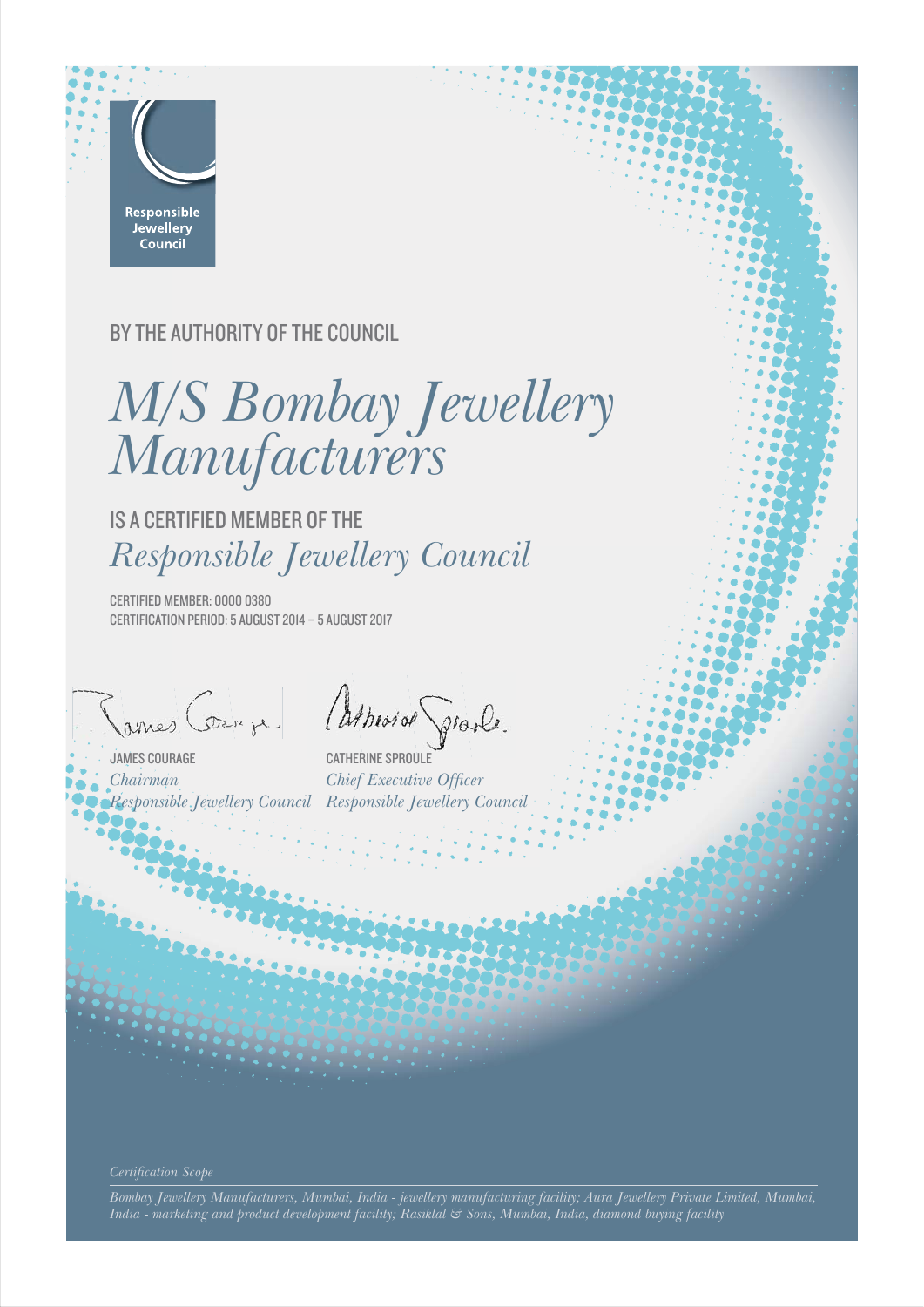# RJC CERTIFICATION INFORMATION – CODE OF PRACTICES *Summary*



| <b>Certified Member</b>                               | M/S Bombay Jewellery Manufacturers                                                                                                                                                                                                          |
|-------------------------------------------------------|---------------------------------------------------------------------------------------------------------------------------------------------------------------------------------------------------------------------------------------------|
| Membership Forum                                      | Jewellery Manufacturer and/or Wholesaler                                                                                                                                                                                                    |
| <i>Certification Number</i><br>for this Certification | 0000 0380                                                                                                                                                                                                                                   |
| <b>Certification Period</b>                           | 5 August 2014 - 5 August 2017                                                                                                                                                                                                               |
| <i>Audit Date</i>                                     | 28-30 July 2014                                                                                                                                                                                                                             |
| Audit Type                                            | <b>First Certification</b>                                                                                                                                                                                                                  |
| Previous<br>Certifications                            | $\boldsymbol{0}$                                                                                                                                                                                                                            |
| <i>Applicable Standard</i>                            | Code of Practices 2013                                                                                                                                                                                                                      |
| <i>Accredited Auditor</i>                             | Resource Consulting Services Limited<br>Lead Auditor: Sandip Seal                                                                                                                                                                           |
| Certification Scope                                   | Bombay Jewellery Manufacturers, Mumbai, India - jewellery manufacturing<br>facility; Aura Jewellery Private Limited, Mumbai, India - marketing and product<br>development facility; Rasiklal & Sons, Mumbai, India, diamond buying facility |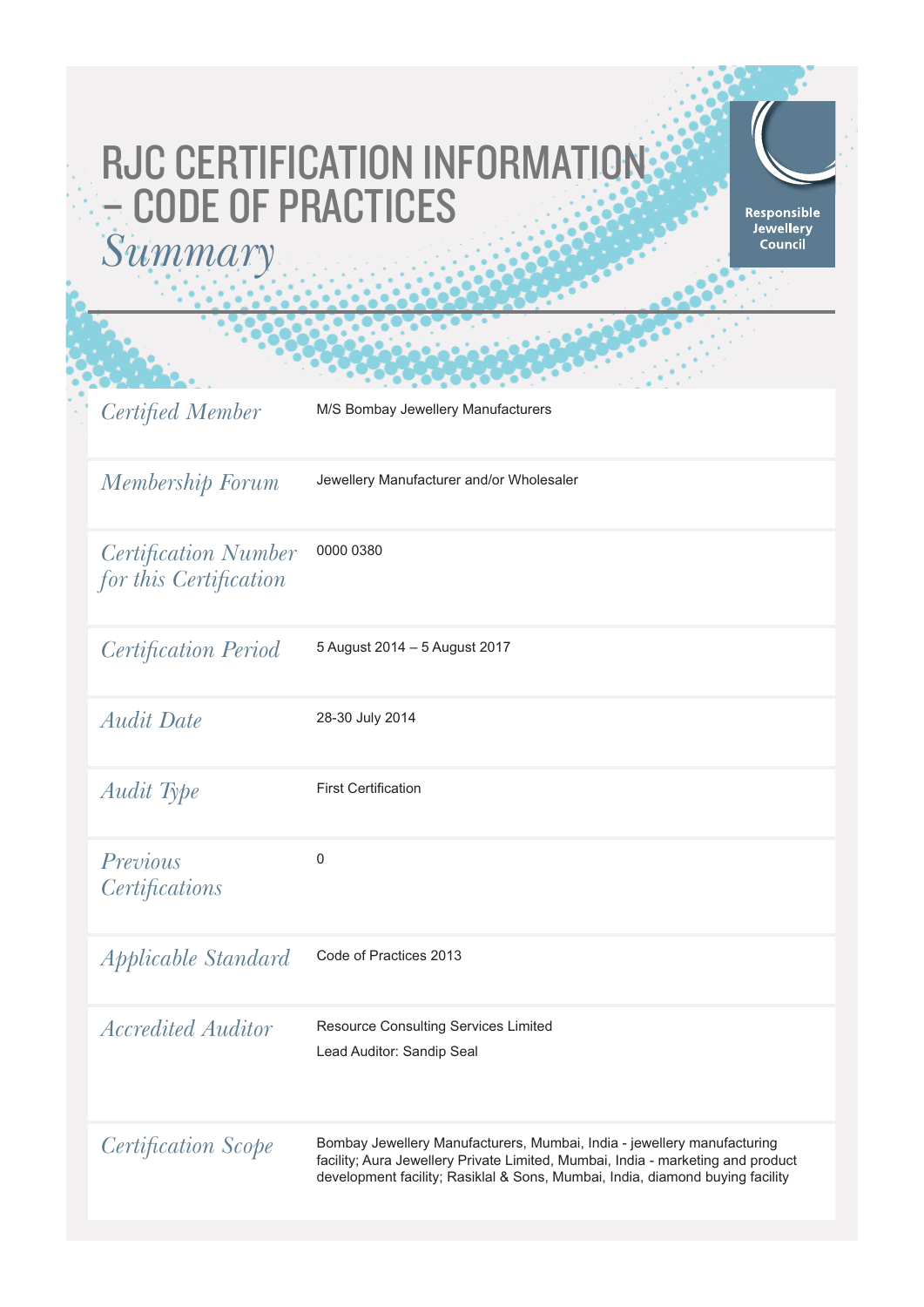| Applicable                                 | 1. General Requirements: 1-4 (except 3.2 questions 5-7)                                                                                                          |
|--------------------------------------------|------------------------------------------------------------------------------------------------------------------------------------------------------------------|
| Provisions                                 | 2. Responsible Supply Chains and Human Rights: 5-11 (except 6.2)<br>question 16, 7.1 questions 17 and 18 and 11.3 questions 38-40)                               |
|                                            | 3. Labour Rights and Working Conditions: 13-20 (except 19.1 question<br>93)                                                                                      |
|                                            | 4. Health, Safety and Environment: 21-25                                                                                                                         |
|                                            | 5. Diamonds, Gold and Platinum Group Metals Products: 26-28<br>(except 28.2-28.4 questions 158-160)                                                              |
|                                            | 6. Responsible Mining Sector: Not applicable                                                                                                                     |
| <i>Provenance Claims</i>                   | Not applicable                                                                                                                                                   |
| <b>Auditor Statement</b><br>of Conformance | Based on the scope and findings of the Audit, the sites visited and the<br>available information provided by the Member:                                         |
|                                            | The Member has demonstrated a conformance level consistent<br>with a 3 year Certification Period.                                                                |
|                                            | The Member has demonstrated a conformance level consistent<br>with the transitional 1 year Certification Period for 1 year.                                      |
|                                            | The Member is not eligible for RJC Certification due to having four<br>consecutive 1 year Certification outcomes.                                                |
|                                            | Critical breaches have been identified and the RJC Management<br>Team should initiate disciplinary procedures.                                                   |
| Mid-Term Review                            | Based on the scope and findings of the Certification Audit/Re-Certification<br>Audit, the sites visited and the available information provided by the<br>Member: |
|                                            | A. The Member will not require a Mid-Term Review because:                                                                                                        |
|                                            | No anticipated changes to the Certification Scope during the<br>Certification Period.                                                                            |
|                                            | Member has < 25 full time equivalent personnel.                                                                                                                  |
|                                            | Low risks of changes to current conformance levels and strong<br>management controls.                                                                            |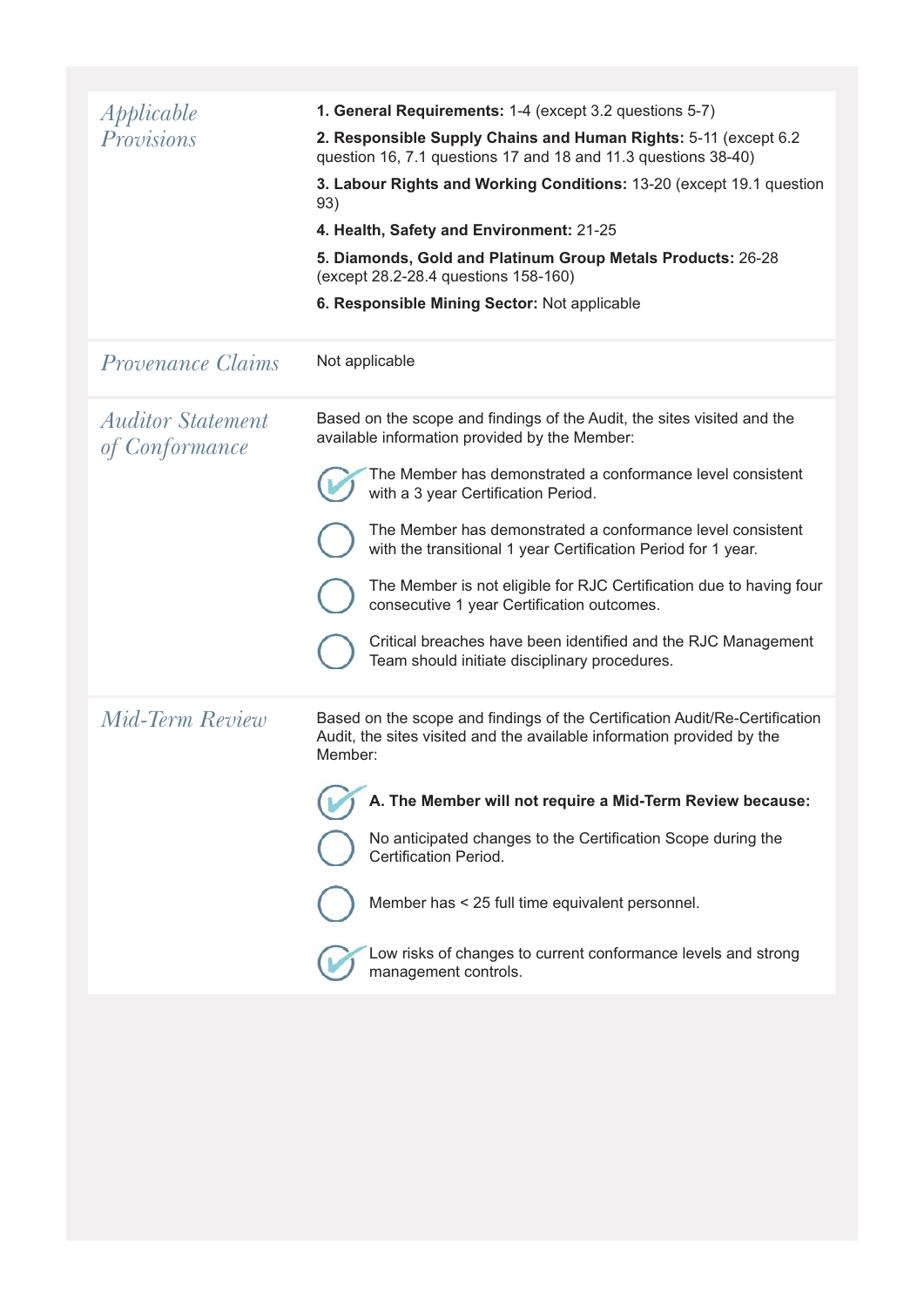|                          | B. The Member will require a desktop Mid-Term Review<br>during the 3 year Certification Period to review progress on<br>corrective action against non-conformances within 12-24<br>months, but a site visit is not required because:<br>The actions can be verified remotely; or<br>No risk to Critical Provisions; or<br>There are parallel audit programs for equivalent recognised<br>schemes (e.g. De Beers BPP, SA8000, OHSAS 18001, ISO14001)                                                                                                                                                                             |
|--------------------------|---------------------------------------------------------------------------------------------------------------------------------------------------------------------------------------------------------------------------------------------------------------------------------------------------------------------------------------------------------------------------------------------------------------------------------------------------------------------------------------------------------------------------------------------------------------------------------------------------------------------------------|
|                          | C. The Member will require a Mid-Term Review during the<br>3 year Certification Period that will include the need for site<br>visits because:<br>Known and anticipated changes to Certification Scope during the<br><b>Certification Period</b><br>Certification Audit identified >2 Minor NCs for Critical Provisions;<br>or > 4 Minor NCs in total<br>New systems and controls for Critical Provisions that could not be<br>tested at the Certification Audit<br>Facilities with risk of non-conformances against Critical Provisions<br>Other compelling reason presented by the Lead Auditor.<br>(Please state the reason): |
| Confirmation             | The Auditors confirm that:<br>The information provided by the Member is true and accurate to<br>the best knowledge of the Auditor(s) preparing this report.<br>The findings are based on verified Objective Evidence relevant to<br>the time period for the assessment, traceable and unambiguous.<br>The scope of the assessment and the method used are sufficient<br>to establish confidence that the findings are indicative of the<br>performance of the Member's defined Certification Scope.<br>The Auditor(s) have acted in a manner deemed ethical, truthful,<br>accurate professional, independent and objective.     |
| <b>Auditor Signature</b> | On file                                                                                                                                                                                                                                                                                                                                                                                                                                                                                                                                                                                                                         |

*Code of Practices Certifi cation Scope*